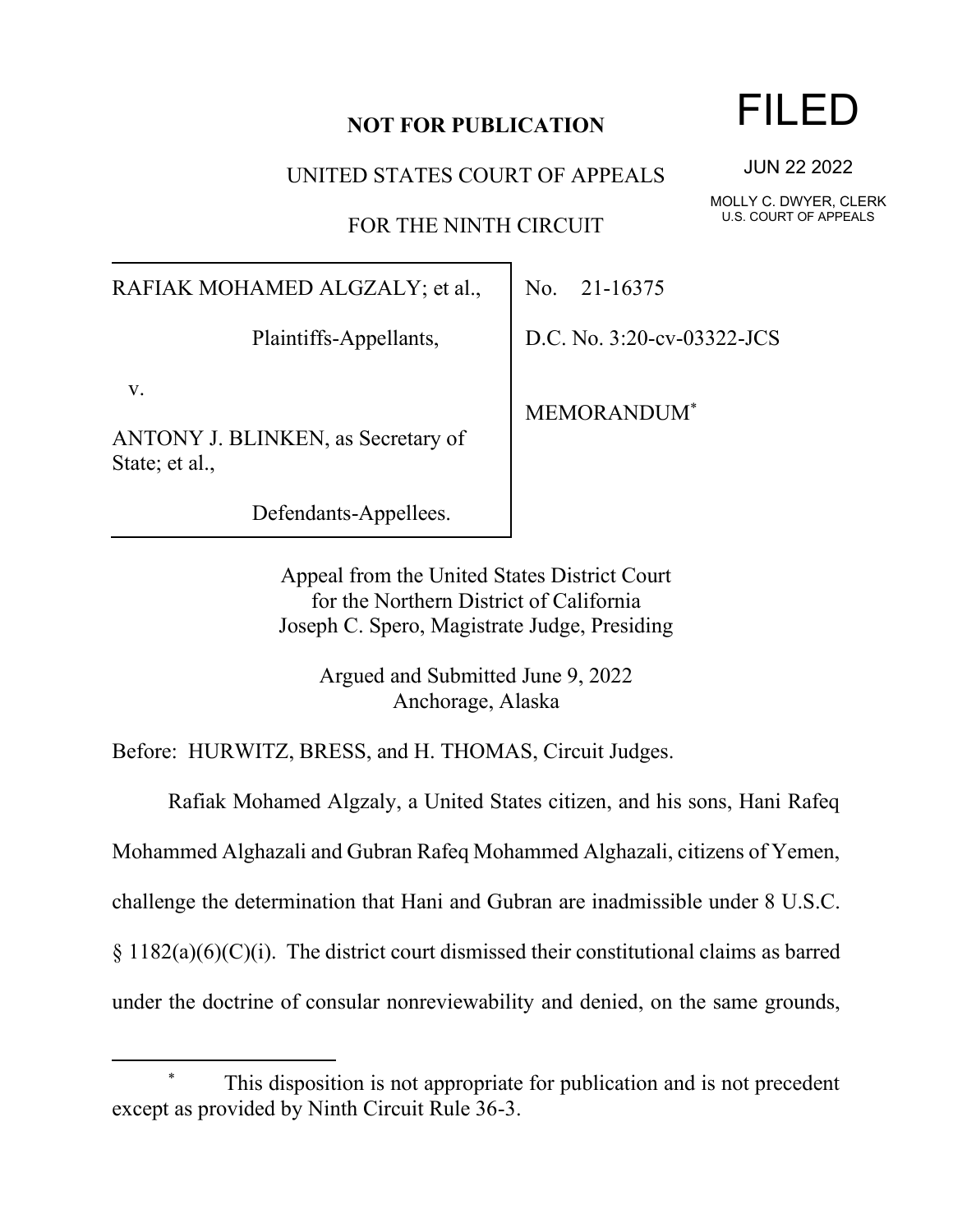leave to raise a claim under the Administrative Procedure Act ("APA"). We have jurisdiction under 28 U.S.C. § 1291 and review *de novo* the dismissal of a complaint under the consular nonreviewability doctrine. *See Khachatryan v. Blinken*, 4 F.4th 841, 849 (9th Cir. 2021).

1. Hani and Gubran reside in Cairo with their families and are not in detention. They have "no personal right to entry, nor a right to judicial review absent a personal detention by the United States." *Allen v. Milas*, 896 F.3d 1094, 1098 n.1 (9th Cir. 2018); *see also Kleindienst v. Mandel*, 408 U.S. 753, 762 (1972) ("[Appellant], as an unadmitted and nonresident alien, had no constitutional right of entry to this country as a nonimmigrant or otherwise."). Hani and Gubran therefore cannot state a claim for relief.

2. We assume, without deciding, that Rafiak, a citizen, has a constitutional interest in the admission of his sons to the United States, and therefore do not reach the government's request that we extend the holding of *Khachatryan*, 4 F.4th at 862, to preclude claims asserted by a citizen parent on behalf of a non-resident non-citizen child. While "ordinarily, a consular official's decision to deny a visa to a foreigner is not subject to judicial review," if "a U.S. citizen's constitutional rights are alleged to have been violated by the denial of a visa to a foreigner," a court can undertake "a highly constrained review solely to determine whether the consular official acted on the basis of a facially legitimate and bona fide reason." *Bustamante v. Mukasey*,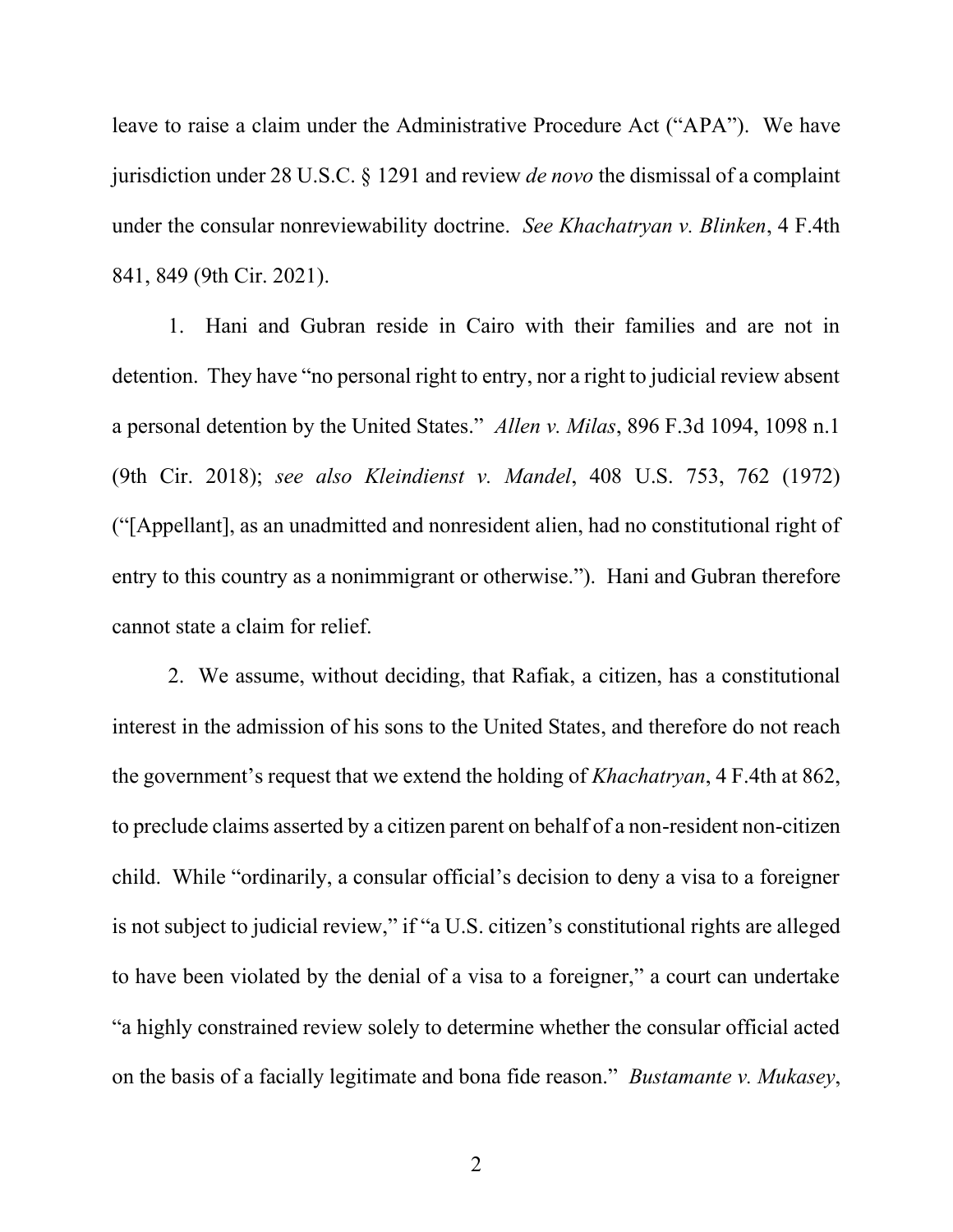531 F.3d 1059, 1060 (9th Cir. 2008).

a. The inadmissibility determinations for Hani and Gubran were facially legitimate and bona fide. The visa denials cited "valid statute[s] of inadmissibility"—8 U.S.C.  $\S 1182(a)(6)(C)(i)$  and  $(a)(10)(A)$ —which specify "discrete factual predicates the consular officer must find to exist before denying a visa." *Cardenas v. United States*, 826 F.3d 1164, 1172 (9th Cir. 2016). Moreover, the complaint alleges facts in the record that provide "at least a facial connection to the statutory ground of inadmissibility." *Id.* (cleaned up).

b. The complaint does not make an "affirmative showing of bad faith," *Kerry v. Din*, 576 U.S. 86, 105 (2015) (Kennedy, J., concurring), because it does not plausibly allege that "the consular official did not in good faith believe the information he had," *Bustamante*, 531 F.3d at 1062. The complaint alleges that Hani and Gubran personally submitted materials to the consulate, and the inadmissibility findings do not state that the false representation came from a document submitted by a physician. Even if the consular officer relied on a misrepresentation conveyed by Hani's and Gubran's physician, nothing in the record suggests "that the transfer of information . . . never took place, or that the Consulate acted upon information it knew to be false." *Id.* at 1063.

3. The APA does not provide for review of a United States Citizenship and Immigration Services ("USCIS") denial of a waiver of inadmissibility based on a